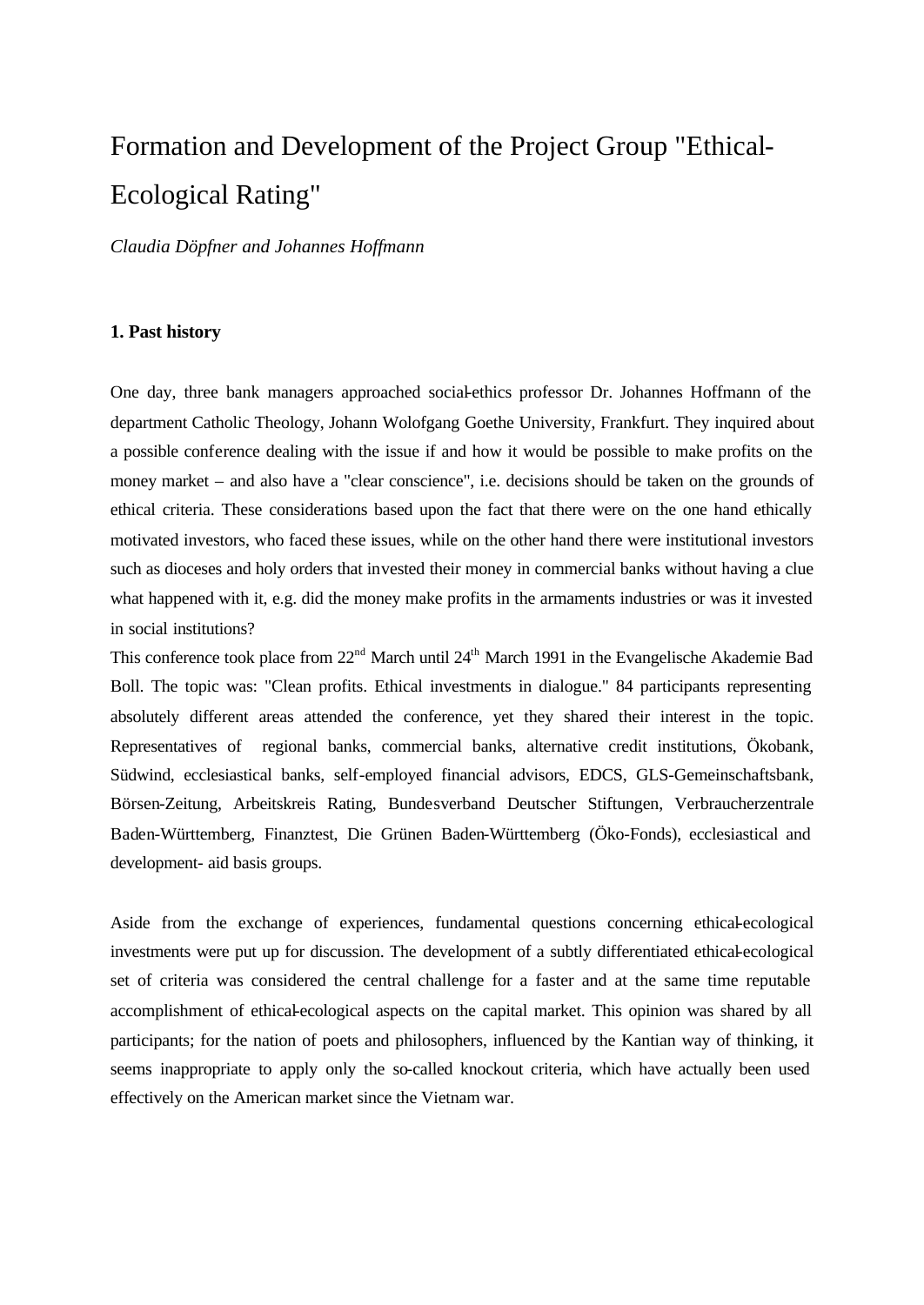Against this background, moral philosopher Johannes Hoffmann was asked to form a project team performing the task of working out a subtly differentiated set of criteria, based on the grounds of theory and method, in order to assess enterprises and capital investments.

### **2. Formation of the project team "Ethical-Ecological Rating"**

Right after the conference in Bad Boll, Prof. Dr. Johannes Hoffmann and Prof. Dr. Gerhard Scherhorn held their first exchange of views. While the former reported about the conference in Bad Boll, the latter provided information about a conference in Berlin from  $11<sup>th</sup>$  until  $12<sup>th</sup>$  April 1991 with the topic: Compulsive shopping. Challenge for consumer work.

It became clear that a cooperation was in mutual interest and was finally made possible when the formation of the project team  $n$ . Ethical-Ecological Rating" (= EÖR) came closer.

Within the framework of the interdisciplinary project group "technical research", Johannes Hoffmann applied on  $10<sup>th</sup>$  Sept 91 for a research sponsorship for 1992 by the State of Hessen for the formation of the project team (ATG 99).

In his application he set forth:

..... In a pluralistic society, however, we encounter quite a number of different ethical objectives, basically as many objectives as there are investors, who want to invest in ethical investments. Consequently it must be possible to identify ethical investments as such. Therefore we we have to set up operationable criteria.

So far, there are no ethical rating agencies in the Federal Republic, only in England and the USA. On the one hand, the existing American and British rating agencies should therefore be checked for the valency and safety of their ethical criteria, on the other hand, we have to develop our own criteria that fit the European market. Finally it remains to be analysed whether the introduction of ethical investments can only be realized via rating agencies or if ethical assessment criteria could also be integrated in the ratings of traditional agencies. The answer to this question is of vital importance in view of the acceptance of technologies in industry and commerce."

The application was granted; it was the starting point for the formation of the interdisciplinary project team "Ethical-Ecological Rating", brought into being by Prof. Dr. Gerhard Scherhorn and Prof. Dr. Johannes Hoffmann, and also supported by private donations.

Apart from the two professors Johannes Hoffmann and Gerhard Scherhorn the following contributors also participated or still participate in the project team: Dr. Bernd-Christian Balz, Bielefeld, investment advisor for the Deutsche Bank; Claudia Döpfner (since 1997), M.A., Frankfurt, Assistent at the field of social and economic ethics and also studying for a doctorate with Johannes Hoffmann;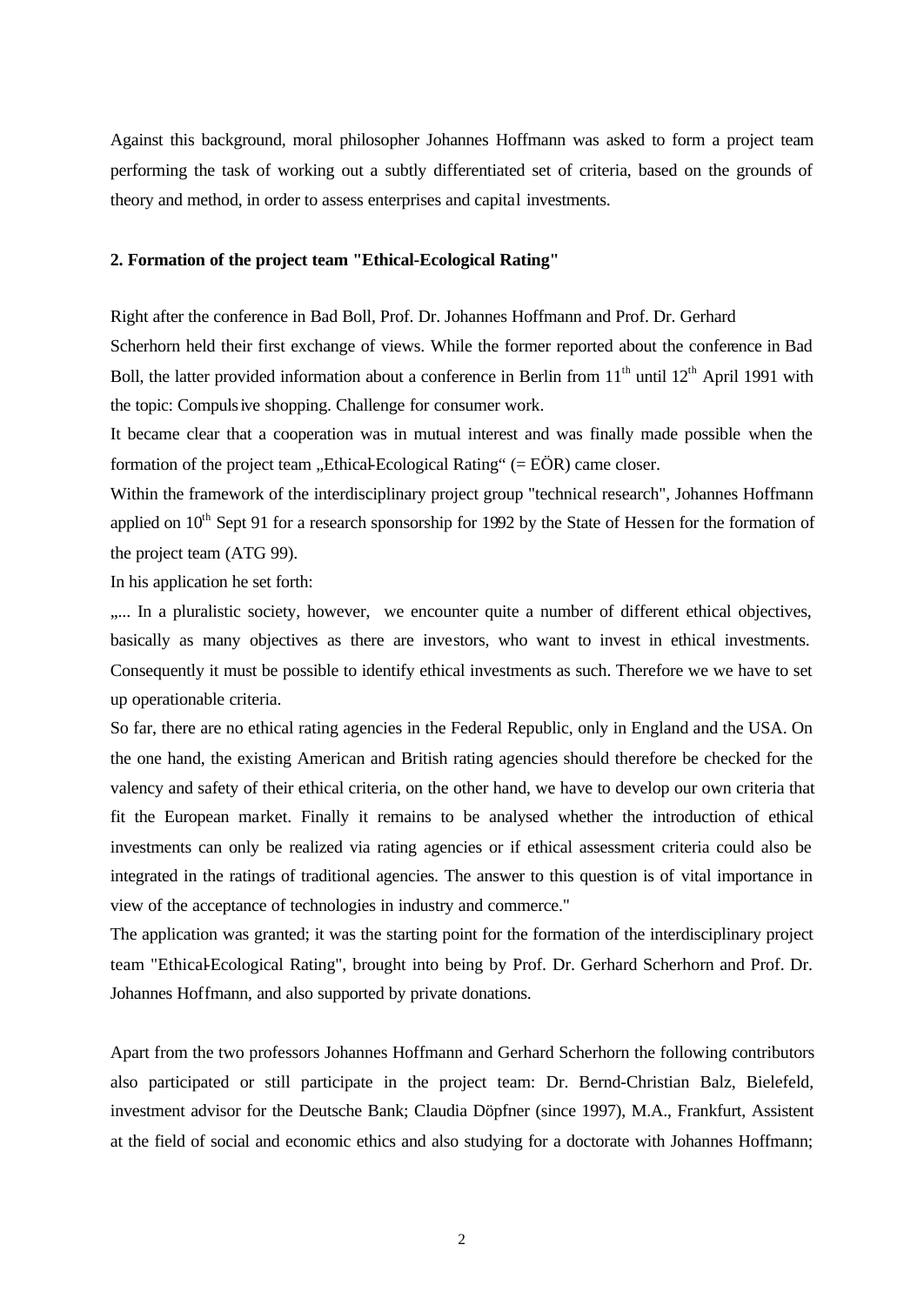Dr. Peter Grieble, Stuttgart, referent for financial services for the consumer advice center Baden-Württemberg e.V.; Dr. Claus F. Lücker, Krefeld, priest; Prof. Dr. Konrad Ott, Professor of environmental ethics at the University of Greifswald; Dr. Lucia A. Reisch, Stuttgart, consumer-affairs economist at the Hohenheim University and Dipl. Hdl. Dr. Hans-Albert Schneider, Frankfurt. Today, also the following contibutors are part of our project team: Klaus Rainer Forthmann, München, NABU Bayern (since 1999), Robert Haßler, München, oekom research AG (since 1999), Thomas Schardt, Frankfurt, OFM (since 1999); Franziska Jahn, Frankfurt, Student; and Simeon Ries, MBA, studying for a doctorate with Prof. Hoffmann.

### **3. Public colloquiums**

In order to get into touch with potential interested parties and also to check the validity of our theoretical refle ctions with economic experts, we regularly held public colloquiums with lectures and discussions. On these occasions we asked experts from the investment sector, from enterprises, banks, research institutes and rating agencies to give lectures on their fields of expertise, so we could learn from their experiences. Our progressing knowledge we then presented in our project team "Ethical Ecological Rating" and held discussions with our guests from banks, enterprises, ecclesiastical organisations, environmental institutions, citizen's initiatives, universities and colleges.

Approximately 70 – 100 interested persons took part in each of our colloquiums which proves that our events meet with wide acclaim. Although most participants were from Frankfurt and the Frankfurt area, we also had regular guests from other parts of Germany and from Switzerland.

# **4. Meetings of the project team and the presentation of the first version of the Frankfurt-Hohenheimer guideline (FHG)**

After six all-day meetings which took place from 1994 until the end of 1995, we worked out the concept for a set of criteria to assess enterprises, capital investments and produces. Many attendants witnessed our presentation of the first version of the guideline on  $23<sup>rd</sup>$  Feb 1996 in the Johann Wolfgang Goethe University, Frankfurt. More than 60 guests followed our invitation, among them representatives from banks, credit institutions, employers associations, rating agencies, environmental institutions, from churches and ecclesiastical institutions such as Caritas and Misereor.

We got the following results to work on:

4.1 The basic concept of the set of criteria with the dimensions environmental sustainability, social sustainability and cultural sustainability proves right. The explicit inclusion of the dimension "cultural"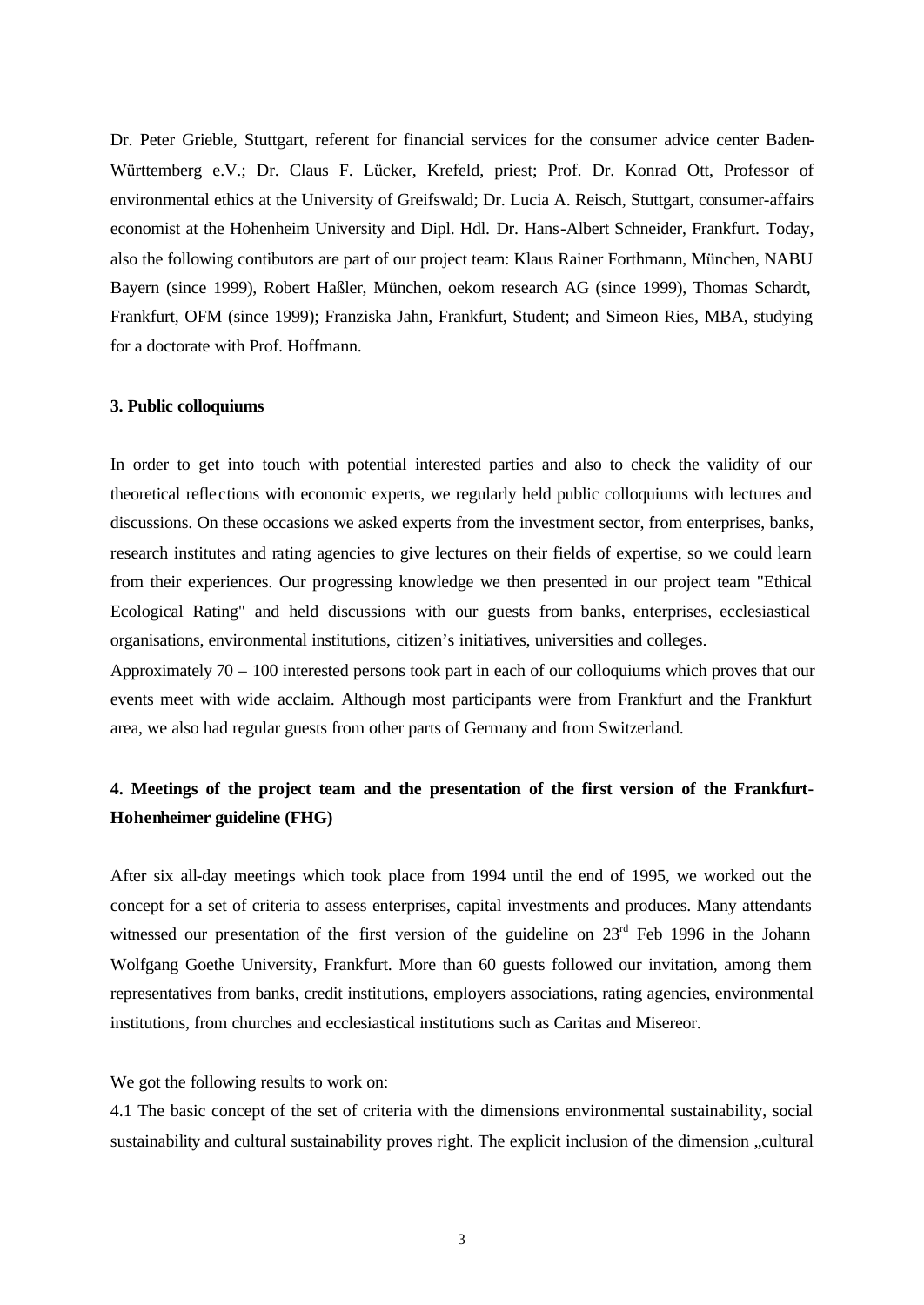sustainability" is vitally important for the transference to social and economical contexts. It emphasizes the fact that all technical and economical processes and innovations are social processes; they are controllable by the cultural arrangements that a culture developed. These facts remain so far widely unknown; in the interests of the ethical penetration of economic processes, `culture' and its potential of cultural arrangement shpuld be emphasized and mobilized. It is not that we are at the mercy of the normative power of factual, economic, financial or technical developments. There is indeed also a normative power of a culture's normative knowledge, which enables us to control economic processes that achieve and guarantee ecological and social acceptability.

4.2 The criteria are still incomplete and unfinished but already rather complex, which raises the question of manageability and user friendliness. Despite this fact the project team believes in its workability due to the following reasons: First, the set of criteria aims at the negotiation with ethically orientated investors on the one hand and ethically orientated enterprises on the other hand. Although both groups share a similar fundamental philosophy, they differ in view of their individual concrete preference of values. This is exactly where the guideline serves as instrument of negotiation e.g. for the investment advisor. The guideline and its range of possible value preferences help him to make the process of negotiation more transparent. Finally, the investor will make his decision from a few criteria, maybe 5 – 10, only. However, he gets to know the whole range of criteria in the course of the negotiation process. He develops an attitude towards them, thinks about them and therefore also changes his own set of values. Transferred to society as a whole this leads to a gradual, step-by-step change in the prevailing value preferences. So economic processes get increasingly penetrated by ethical decisions. Eventually this is also for the benefit of the economy, as ist acceptance is then based on an ethical consensus.

4.3 Even if the investor's evaluation process is finally reduced to a few criteria that lead to his decision, it helps to avoid decisions based on knockout criteria and achieves a high standard of ethical transparency for the negotiating partners as well as a higher degree of mutual respect, fairness and moral responsibility.

### **5. Revised version and public presentation of the guideline**

On 6<sup>th</sup> Feb 1996, Gerhard Scherhorn and Johannes Hoffmann filed an application for sponsorship at the "Deutsche Bundesstiftung Umwelt", which was granted by  $17<sup>th</sup>$  Sept 1996. During a period of 24 months we received a total of DM 148 759.00, which helped us a lot to continue our project. At the same time we considered it as reward for the fact, that all members of the project team worked in a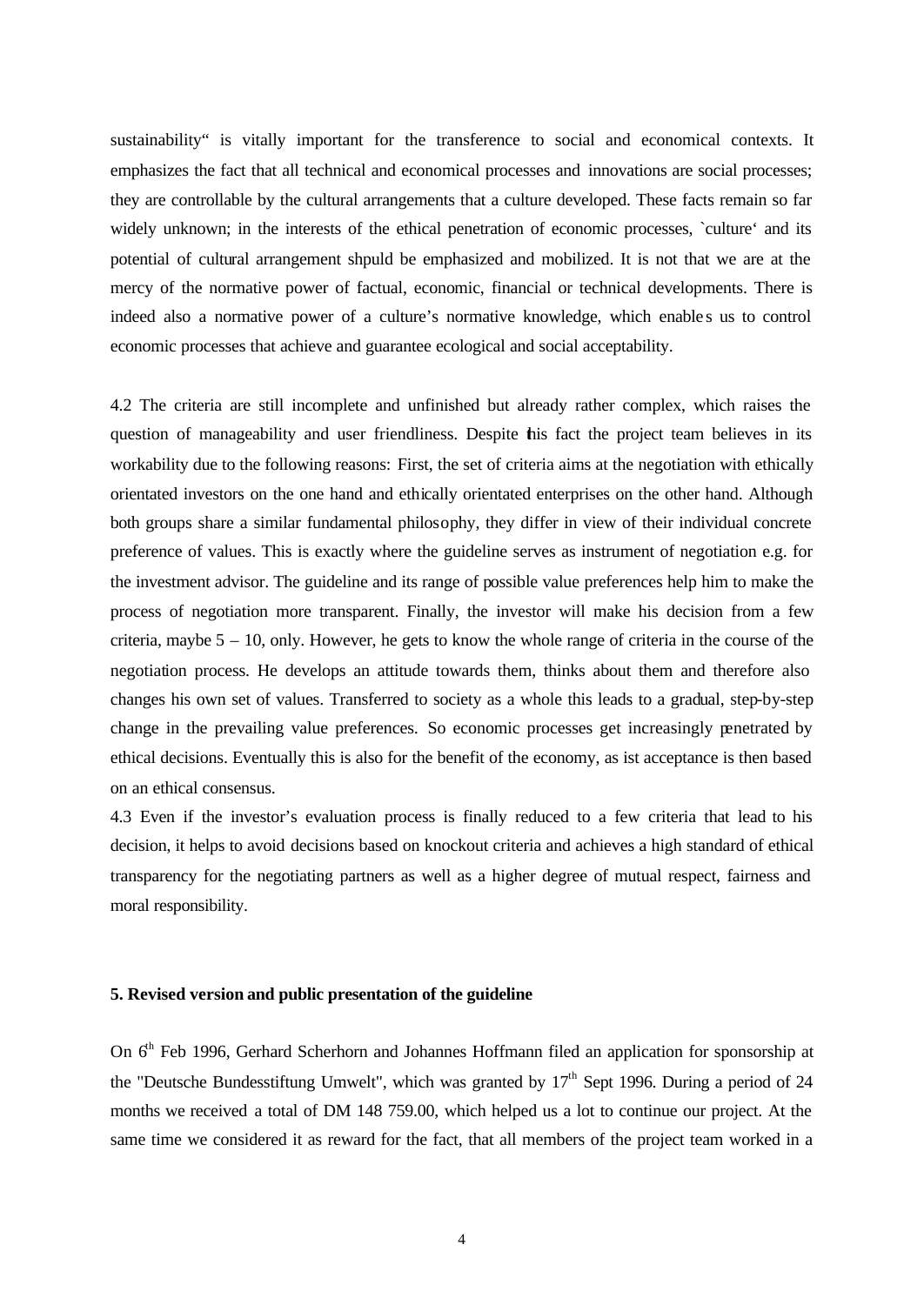honorary capacity during a period of approximately three years, each time holding all-day conferences.

According to the suggestions received on the occasion of our presentation we first of all revised our set of criteria in three successive conferences. The next three conferences were dedicated to a *vademecum* to the guideline. Besides we dealt with further contributions that were to be published in one edition together with the set of criteria. These comprised articles about:

- cultural sustainability
- theory and method of the value-tree analysis
- requirements for the organisation of a rating agency
- questions of assessment
- how to translate it into action

We were finally able to present the final version of the guideline in book form at the symposium on  $10^{th}$  Sept 1997:

> *Johannes Hoffmann, Konrad Ott, Gerhard Scherhorn (Hrsg.) Ethische Kriterien für die Bewertung von Unternehmen – Frankfurt-Hohenheimer Leitfaden, Frankfurt 1997 (=FHL).*

Soon after the presentation, on  $7<sup>th</sup>$  Nov 97, we met in Frankfurt in order to reflect on the discussions on the occasion of the presentation and to agree on further proceedings. We didn't want to leave it at the development of a set of criteria based on theory and method, but proceed to apply it to the market. Primarily we dealt with the question of the operationalisation of the dimension 'cultural sustainability'.

### **6. Application of the Guideline (FHG)**

The considerations and discussions, not only after the presentation of the guideline, emphasized that the project team "Ethical-Ecological rating" should also take care of the transference of the *Frankfurt-Hohenheimer guideline* criteria , should the guideline be used to enhance sustainability in a broader sense in everyday economic life. In view of this goal, two preconditions gradually took shape during our discussions in 1997 and 1998.

- On the one hand, the cooperation with a rating agency operating on the market was essential.
- On the other hand we became increasingly aware of the necessity to win ethically motivated institutional investors over to the use of ethical ecological ratings, also in order to gain their cooperation concerning the transference of the guideline.

Therefore we started looking for corresponding cooperators.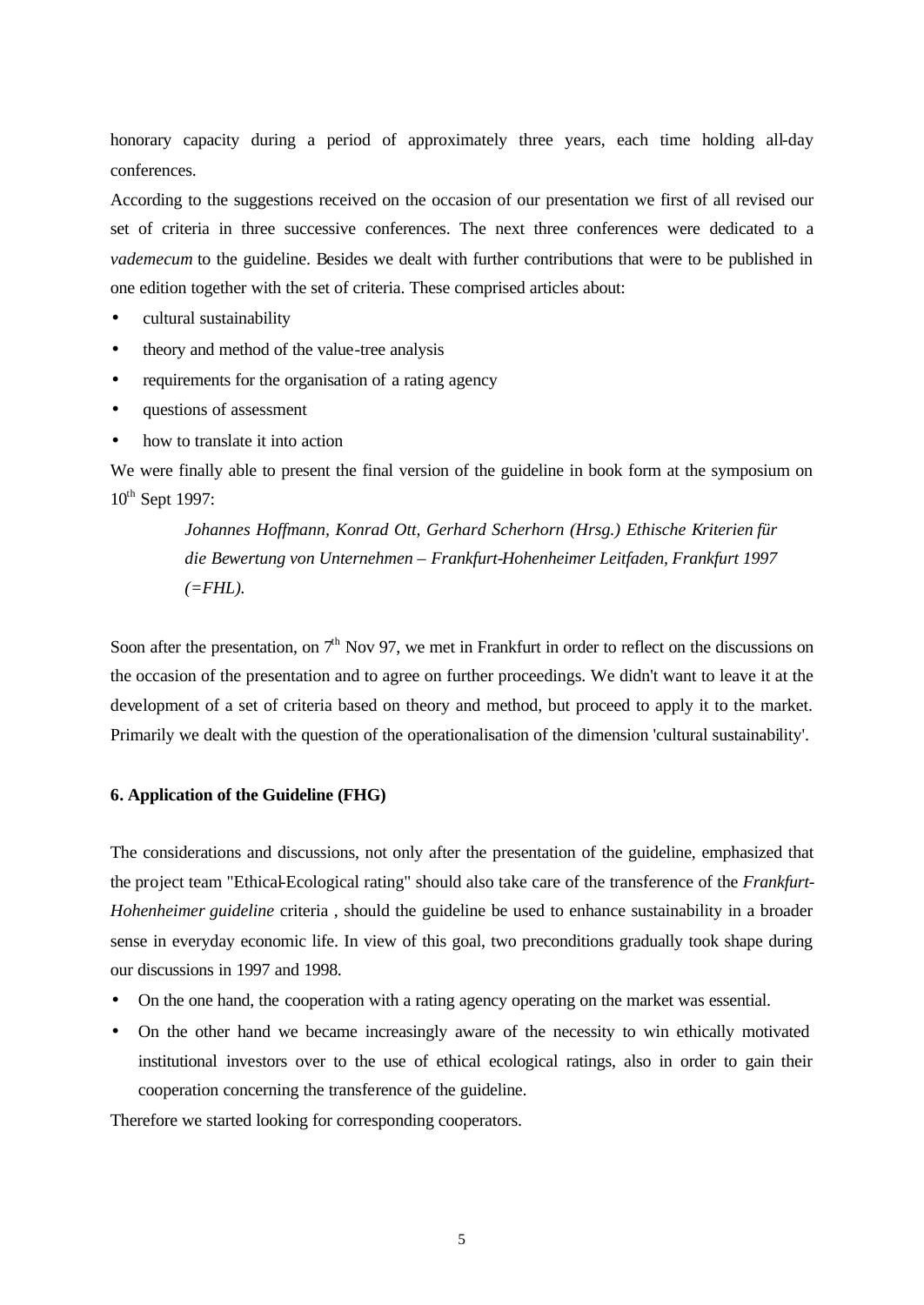#### **6.1 Cooperation with the oekom research AG**

For various reasons (see detailled report ´The formation and development of the proje ct team Ethical Ecological Rating´) the project team eventually cooperated with the oekom research AG during the pilot phase.

Regarding to the necessary knock-on financing Johannes Hoffmann could report already in may 1999, that different efforts towards financing with Franciscan have been successful. This was achieved through a conference with the theme "Alternative Investment" from  $7<sup>th</sup>$  till  $9<sup>th</sup>$  may in 1999 in Hofheim assisted by Claudia Döpfner, Peter Grieble and Johannes Hoffmann and finally at the German Catholic Council of Mission. There was reasonable hope to get the required six-digit sum for the financing of the pilot study and to receive as well some portfolios of orders, on the basis of which the pilot study could be realized. In a meeting of the project team on the  $10<sup>th</sup>$  of December 1999 a contract between the project group EER and the rating agency oekom research AG was concluded and signed.

The conversion of the FHG into rating concept

After some preparation the concept of the "Corporate Responsibility Rating" (cf. chapter CRR in this book) was passed in the meeting of the  $14<sup>th</sup>$  of January 2000 and the questionnaire of the rating agency with nearly 30 pages was finished.

The results of the pilot study show the CRR of 200 international enterprises were presented to the public in September 2000.These industries included retail, automobile, banking and finance , media, food and beverages as well as oil and gas.

The FHG, constructed by the project group Ethical-Ecological Rating and its application to the Corporate Responsibility Rating was specifically made for different cultures. The criteria of the FHG was applied to the German-Speaking countries. Therefore a special socio-economical and cultural context is related to the specific normative system of order for this cultural area.

Global interaction of enterprises in other cultures need consideration of indigenous cultural setting of values, but at the same time it is necessary in view of the globalisation and the internationalisation of the financial markets to apply our rating concept. Therefore we have to start a dialogue with representatives of other cultures to find out the different understandings of the term and meaning of "Sustainability" and if, in what way the criteria will be applicable to other specific contexts and markets.

To start the discourse with this question the project group organized a symposium from  $23<sup>rd</sup>$  to  $25<sup>th</sup>$  of November 2000 at the German Development Bank in Frankfurt am Main under the theme: